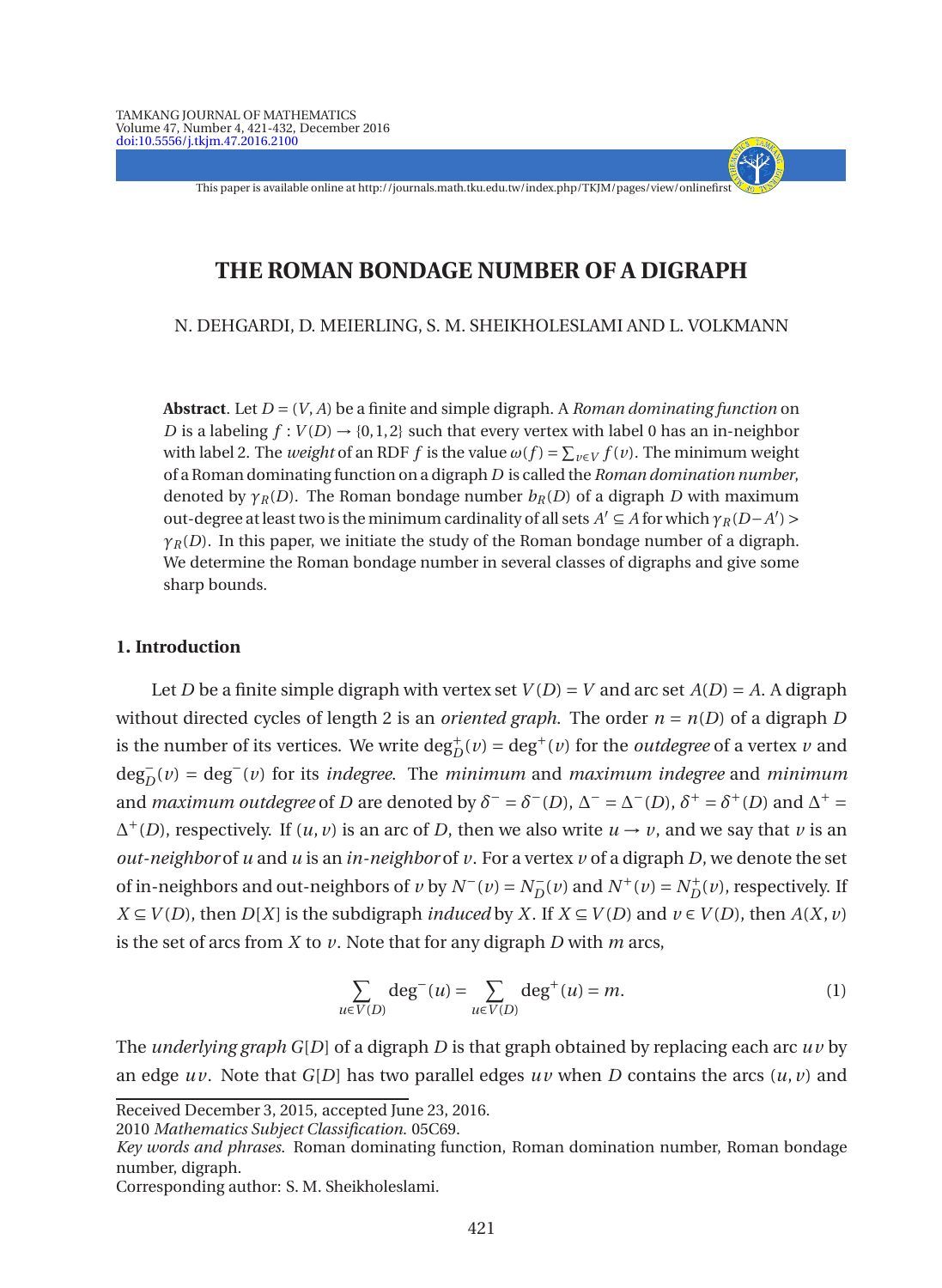$(v, u)$ . A digraph *D* is called *connected*, if the underlying graph  $G[D]$  is connected. Consult [\[9,](#page-10-0) [20\]](#page-10-1) for the notation and terminology which are not defined here. For a real-valued function  $f: V(D) \longrightarrow \mathbb{R}$ , the *weight* of  $f$  is  $w(f) = \sum_{v \in V} f(v)$ . For  $S \subseteq V$ , we define  $f(S) = \sum_{v \in S} f(v)$ , so  $w(f) = f(V)$ .

A subset *S* of vertices of *D* is a *dominating set* if *N* <sup>+</sup>[*S*] = *V* . The *domination number γ*(*D*) is the minimum cardinality of a dominating set of *D*. The *bondage number*, denoted by *b*(*D*), of *D* is the minimum number of arcs whose removal from *D* results in a digraph with larger domination number. An arc set *B* for which *γ*(*D* −*B*) > *γ*(*D*) is called a *bondage set*. A  $b(D)$ -set is a bondage set of *D* of size  $b(D)$ . If *B* is a  $b(D)$ -set, then obviously

$$
\gamma(D - B) = \gamma(D) + 1. \tag{2}
$$

Recently, Carlson and Develin [\[3\]](#page-10-2), Shan and Kang [\[16](#page-10-3)], and Huang and Xu [\[10,](#page-10-4) [12](#page-10-5)] studied the bondage number for digraphs, independently. A thorough study of bondage number appears in [\[19](#page-10-6)].

A *Roman dominating function* (RDF) on a digraph  $D = (V, A)$  is a function  $f: V \longrightarrow \{0, 1, 2\}$ satisfying the condition that every vertex  $\nu$  for which  $f(\nu) = 0$  has a in-neighbor  $\mu$  for which  $f(u) = 2$ . The *weight* of an RDF  $f$  is the value  $\omega(f) = \sum_{v \in V} f(v)$ . The minimum weight of a Roman dominating function on a digraph *D* is called the *Roman domination number*, denoted by *γR*(*D*). A *γR*(*D*)-*function* is a Roman dominating function of *D* with weight *γR*(*D*). Roman domination for digraphs is investigated in [\[6](#page-10-7), [17\]](#page-10-8). A Roman dominating function  $f: V \longrightarrow$  $\{0,1,2\}$  can be represented by the ordered partition  $(V_0, V_1, V_2)$  (or  $(V_0^f)$  $\sigma^{f}_{0}$ ,  $V^{J}_{1}$  $y_1^f$ ,  $V_2^f$  $\binom{7J}{2}$  to refer to  $f$ ) of *V*, where  $V_i = \{v \in V \mid f(v) = i\}$ . In this representation, its weight is  $\omega(f) = |V_1| + 2|V_2|$ . It is clear that

$$
\gamma(D) \le \gamma_R(D) \le 2\gamma(D). \tag{3}
$$

<span id="page-1-0"></span>The Roman dominating number for undirected graphs was introduced by Steward [\[18](#page-10-9)] and ReVelle and Rosing [\[15\]](#page-10-10) and has been studied by several authors [\[4,](#page-10-11) [5](#page-10-12), [8](#page-10-13)].

The *Roman bondage number*  $b_R(D)$  of a digraph *D* is the cardinality of a smallest set of arcs  $A' \subseteq A(D)$  for which  $\gamma_R(D - A') > \gamma_R(D)$ .

The definition of the Roman bondage number for undirected graphs was given by Jafari Rad and Volkmann [\[13](#page-10-14)] and has been studied by several authors [\[2](#page-10-15), [14,](#page-10-16) [7](#page-10-17)].

Our purpose in this paper is to initiate the study of the Roman bondage number in digraphs. We first present some general upper bounds for Roman bondage number and then we determine the Roman bondage number of some classes of digraphs.

By Proposition [B,](#page-2-0) we note that if *D* is a digraph with  $\Delta^+(D) \leq 1$ , then  $\gamma_R(D) = n$  implying that for any subset  $A' \subseteq A(D)$ ,  $\gamma_R(D - A') = \gamma_R(D)$ . Therefore the Roman bondage number is only defined for digraphs with maximum out-degree at least two.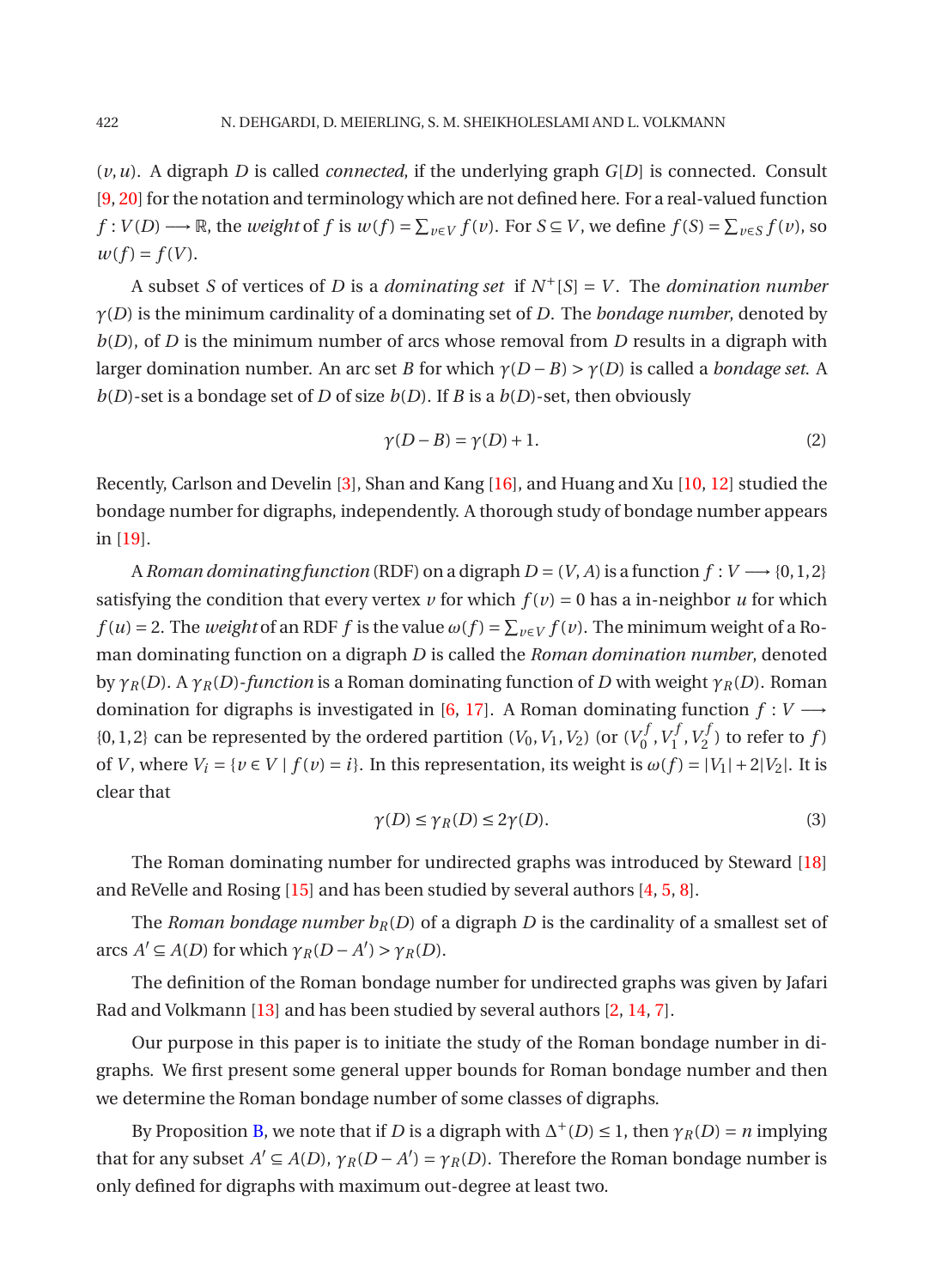<span id="page-2-4"></span>We make use of the following results in this paper.

#### **Proposition A** ([\[17](#page-10-8)])**.**

- (1) *For a digraph D of order*  $n \ge 2$ *,*  $\gamma_R(D) = 2$  *<i>if and only if*  $\Delta^+(D) = n 1$  *or*  $n = 2$  *and A*(*D*) =  $\emptyset$ *.*
- (2) *For a digraph D of order*  $n \ge 3$ *,*  $\gamma_R(D) = 3$  *<i>if and only if*  $\Delta^+(D) = n-2$  *or*  $n = 3$  *and*  $\Delta^+(D) \le 1$ *.*
- (3) *For a digraph D of order*  $n \geq 4$ *,*  $\gamma_R(D) = 4$  *<i>if and only if*  $\Delta^+(D) = n 3$  *or*  $\Delta^+(D) \leq n 3$  *and there are two vertices u,*  $v \in V(D)$  *such that*  $N_D^+[u] \cup N_D^+[v] = V(D)$  *or*  $n = 4$  *and*  $\Delta^+(D) \leq 1$ *.*

<span id="page-2-0"></span>**Proposition B** ([\[17](#page-10-8)]). *Let D be a digraph of order n. Then*  $\gamma_R(D) < n$  *if and only if*  $\Delta^+(D) \geq 2$ *.* 

<span id="page-2-2"></span>For every graph *G*, the expression deg<sub>*a*</sub>(*G*) =  $\sum_{v \in V(G)} \deg(v) / |V(G)|$  is called the *average degree* of *G*.

**Proposition C** ([\[1\]](#page-10-18)). *For any digraph D with*  $\delta^{-}(D) \geq 1$ , there exists a pair of vertices, say u and *v, that are either adjacent or at distance two in G*[*D*] *with a common in-neighbor in D, with the property that*

$$
\deg_{G[D]}(u) + \deg_{G[D]}(v) \le 2 \deg_a(G[D]).
$$

<span id="page-2-5"></span><span id="page-2-3"></span>**Proposition D** ([\[11](#page-10-19)]). *For any vertex transitive digraph D of order n, b*(*D*)  $\geq \lceil \frac{n}{\gamma(D)} \rceil$ .

**Observation 1.** Let *D* be a digraph of order *n* with  $\gamma_R(D) < n$ . Assume that *H* is a spanning subdigraph of D with  $\gamma_R(H) = \gamma_R(D)$ . If  $K = A(D) - A(H)$ , then  $b_R(H) \leq b_R(D) \leq b_R(H) + |K|$ .

**Proof.** Let  $F \subseteq A(D)$  be a set such that  $\gamma_R(D - F) > \gamma_R(D)$  and  $|F| = b_R(D)$ . It follows that  $\gamma_R(H - F) \geq \gamma_R(D - F) > \gamma_R(D) = \gamma_R(H)$  and hence  $b_R(H) \leq |F| = b_R(D)$ .

Now let  $F' \subseteq A(H)$  such that  $\gamma_R(H - F') > \gamma_R(H)$  and  $|F'| = b_R(H)$ . We deduce that  $\gamma_R(D (K \cup F')$ ) =  $\gamma_R(H - F') > \gamma_R(H) = \gamma_R(D)$  and thus  $b_R(D) \le b_R(H) + |K|$ . □

**Observation 2.** If a digraph *D* has a vertex  $\nu$  such that every  $\gamma_R(D)$ -function assigns 2 to  $\nu$ , then  $b_R(D) \leq deg^+(v) \leq \Delta^+$ .

**Proof.** Let  $A_v^+$  be the set of arcs in *D* with tail *v*. Assume that *f* is a  $\gamma_R(D - A_v^+)$ -function. Clearly *f* is a Roman dominating function of *D*. Since  $N_p^+$  $\sum_{D-A_v^+}^{A_v}(v) = \emptyset$ *, we deduce that*  $f(v) \neq 2$ and hence *f* is not a  $\gamma_R(D)$ -function. It follows that  $\gamma_R(D - A_v^+) > \gamma_R(D)$ , and the proof is complete.

# **2. Bounds on the Roman bondage number**

<span id="page-2-1"></span>In this section we establish bounds on the Roman bondage number of a digraph.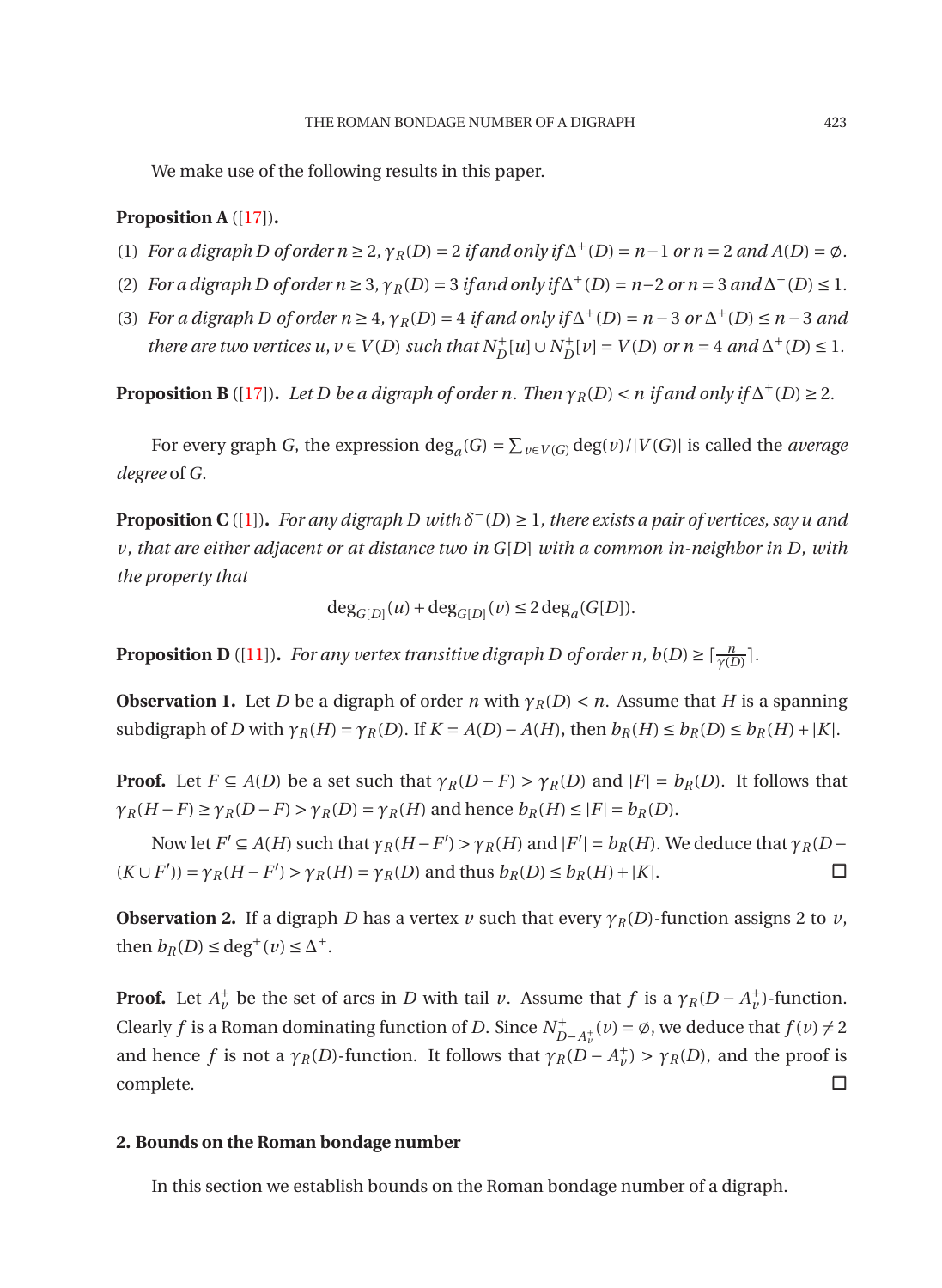<span id="page-3-0"></span>**Theorem 3.** If *D* is a digraph, and  $xyz$  a path of length 2 in  $G[D]$  such that  $(y, x)$ ,  $(y, z) \in A(D)$ , then

<span id="page-3-1"></span>
$$
b_R(D) \le \deg_{G[D]}(x) + \deg_{G[D]}(y) + \deg_{G[D]}(z) - 3 - |N^-(x) \cap N^-(y)|. \tag{4}
$$

Moreover, if *x* and *z* are adjacent in *G*[*D*], then

$$
b_R(D) \le \deg_{G[D]}(x) + \deg_{G[D]}(y) + \deg_{G[D]}(z) - 4 - |N^-(x) \cap N^-(y)|. \tag{5}
$$

**Proof.** Let *D* ′ be the digraph obtained from *D* by removing the arcs incident with *x*, *y* and *z* with the exception of  $(y, z)$  and all arcs going from  $N^-(x) \cap N^-(y)$  to  $y$ . In  $D'$ , the vertex  $x$  is isolated,  $\bar{z}$  is a vertex with indegree 1 and outdegree 0 or 1, and  $\gamma$  is an in-neighbor of  $\bar{z}$  and all in-neighbors of *y* in *D'*, if any, lie in  $N^-(x)$ . Let  $f = (V_0, V_1, V_2)$  be a  $\gamma_R(D')$ -function. Then  $f(x) = 1$ . Consider three cases.

#### **Case 1.**  $f(z) = 0$ .

Then  $f(y) = 2$  and therefore  $(V_0 \cup \{x\}, V_1 - \{x\}, V_2)$  is an RDF on *D* of weight less than  $\omega(f)$ , and [\(4\)](#page-3-0) as well as [\(5\)](#page-3-1) are proved.

# **Case 2.**  $f(z) = 2$ .

Then  $f(y) = 0$  and the function  $g: V(D) \rightarrow \{0, 1, 2\}$  defined by  $g(x) = 0$ ,  $g(y) = 2$ ,  $g(z) = 0$  and  $g(v) = f(v)$  otherwise, is clearly an RDF on *D* of weight less than  $\omega(f)$ , and hence [\(4\)](#page-3-0) as well as  $(5)$  hold.

# **Case 3.**  $f(z) = 1$ .

If *f* (*y*) = 1, then (*V*<sub>0</sub> ∪ {*x*, *z*}, *V*<sub>1</sub> − {*x*, *y*, *z*}, *V*<sub>2</sub> ∪ {*y*}) is an RDF on *D* of weight less than *f*, and [\(4\)](#page-3-0) as well as [\(5\)](#page-3-1) hold. However, if  $f(y) = 0$ , then there exists a vertex  $w \in N^{-}(x) \cap N^{-}(y)$  such that *f* (*w*) = 2. Since *w* is an in-neighbor of *x* in D, (*V*<sub>0</sub> ∪ {*x*}, *V*<sub>1</sub> − {*x*}, *V*<sub>2</sub>) is an RDF on *D* of weight less than  $\omega(f)$ , and the proof is complete.  $\square$ 

By applying Theorem [3,](#page-2-1) we obtain the following result that gives a lower bound on the number of arcs in a digraph with given Roman bondage number.

**Theorem 4.** Let D be a digraph of order n with  $\delta^{-}(D) \geq 1$ ,  $\delta^{+}(D) \geq 2$  and Roman bondage *number bR*(*D*)*. If* deg*<sup>a</sup>* (*G*[*D*]) *is the average degree of the underlying graph of D, then*

$$
b_R(D) \le 2 \deg_a(G[D]) + \Delta(G[D]) - 3 \text{ and } |A(D)| \ge (n/4)(b_R(D) - \Delta(G[D]) + 3).
$$

**Proof.** Let *D* be a digraph satisfying the hypothesis. By Proposition *C*, we know that there is at least one pair of vertices, say  $u$  and  $v$ , that are either adjacent or at distance 2 from each other with a common in-neighbor, and with the property that  $\deg_{G[D]}(u) + \deg_{G[D]}(v) \leq$  $2\deg_a(G[D])$ . If *u* and *v* are at distance two in  $G[D]$  with a common in-neighbor *w* in *D*, then *uwv* is a path in *G*[*D*] such that  $(w, u)$ ,  $(w, v) \in A(D)$ . If *u* and *v* are adjacent and  $(v, u) \in A(D)$ ,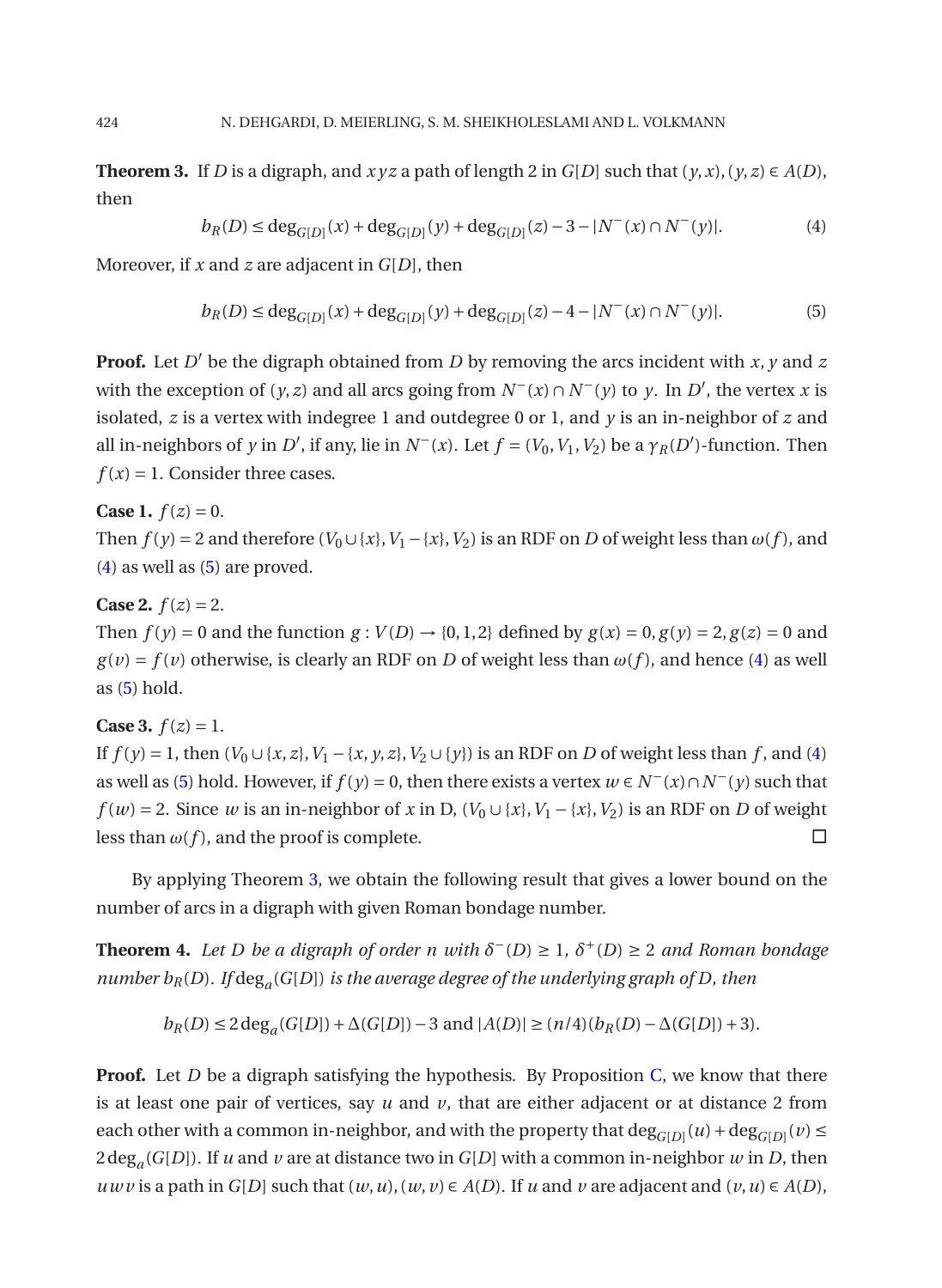then it follows from  $\delta^+(D) \geq 2$  that *v* has an out-neighbor other than *u*, say *w*. In each case, there is a path  $xyz$  in  $G[D]$  such that  $(y, x)$ ,  $(y, z) \in A(D)$ . Using Theorem [3,](#page-2-1) we obtain

$$
b_R(D) \le \deg_{G[D]}(x) + \deg_{G[D]}(y) + \deg_{G[D]}(z) - 3 \le 2 \deg_a(G[D]) + \Delta(G[D]) - 3.
$$

Since  $2|E(G[D])| = n \deg_a(G[D]),$  we have  $4|E(G[D])| = 2n \deg_a(G[D]) \ge n(b_R(D) - \Delta(G[D]) +$ 3). Hence

$$
|A(D)| = |E(G[D])| \ge (n/4)(b_R(D) - \Delta(G[D]) + 3).
$$

<span id="page-4-0"></span>**Theorem 5.** *If D* is a digraph, and  $x \, y \, z$  a path of length 2 in G[*D*] such that  $(y, x)$ ,  $(y, z) \in A(D)$ , *then*

$$
b_R(D) \le \deg_{G[D]}(x) + \deg_D^-(y) + \deg_{G[D]}(z) - |N^-(x) \cap N^-(y) \cap N^-(z)|. \tag{6}
$$

**Proof.** Let *S* be the set of all arcs incident to *x*, *z* and all arcs terminating at *y* with the exception of all arcs going from  $N^-(x) \cap N^-(z)$  to *y*. By construction,  $|S| = \deg_{G[D]}(x) + \deg^-(y) +$ deg<sub>*G*[*D*]</sub>(*z*) − |*N*<sup>−</sup>(*x*) ∩ *N*<sup>−</sup>(*y*) ∩ *N*<sup>−</sup>(*z*)|. Let *D*<sup>'</sup> be the digraph obtained from *D* by removing the arcs of *S*. In *D'*, the vertices *x*, *z* are isolated, and all in-neighbors of *y* in *D'*, if any, lie in *N*<sup>−</sup>(*x*)∩ *N*<sup>−</sup>(*z*). Let *f* = (*V*<sub>0</sub>, *V*<sub>1</sub>, *V*<sub>2</sub>) be a *γ*<sub>*R*</sub>(*D*<sup> $′$ </sup>)-function. Then *f* (*x*) = *f*(*z*) = 1.

If  $f(y) = 2$ , then  $(V_0 \cup \{x, z\}, V_1 - \{x, z\}, V_2)$  is an RDF on *D* of weight less than *f* . If  $f(y) = 1$ , then  $(V_0 \cup \{x, z\}, V_1 - \{x, y, z\}, V_2 \cup \{y\})$  is an RDF on *D* of weight less than *f* . However, if  $f(y) = 0$ , then there exists a vertex  $w \in N^{-}(x) \cap N^{-}(y) \cap N^{-}(z)$  such that  $f(w) = 2$ . Since w is an inneighbor of *x* and *z* in *D*,  $(V_0 \cup \{x, z\}, V_1 - \{x, z\}, V_2)$  is an RDF on *D* of weight less than *f*, and the proof is complete.  $\square$ 

Assume that  $\delta^+(D) \geq 2$ , and let  $y \in V(D)$  be an arbitrary vertex. Then there exist two different vertices  $x, z \in N^+(y)$ . Thus  $G[D]$  contains a path  $xyz$  such that  $(y, x), (y, z) \in A(D)$  for each vertex *y* in *D*. Applying Theorem [5](#page-4-0) for a vertex *y* ∈ *V*(*D*) with deg<sup> $−$ </sup>(*y*) =  $δ<sup>−</sup>(D)$ , we obtain the next bound immediately.

<span id="page-4-1"></span>**Corollary 6.** If *D* is a digraph with  $\delta^+(D) \geq 2$ , then  $b_R(D) \leq 2\Delta(G[D]) + \delta^-(D)$ .

Since  $\delta^{-}(D) \leq \frac{1}{2}$  $\frac{1}{2}\Delta(G[D])$ , this in turn yields the next corollary.

**Corollary 7.** If *D* is a digraph with  $\delta^+(D) \geq 2$ , then  $b_R(D) \leq \frac{5}{2}$  $\frac{5}{2}\Delta(G[D]).$ 

The next result presents an upper bound on the Roman bondage number that involves the maximum degree. This bound also indicates a relationship between the Roman bondage number and the Roman domination number.

**Theorem 8.** Let D be a digraph of order  $n \geq 4$  with  $\delta^+(D) \geq 2$  and Roman domination number  $γ<sub>R</sub>(D) ≥ 3$ *. Then* 

$$
b_R(D) \le (\gamma_R(D) - 2)\Delta(G[D]) + 1.
$$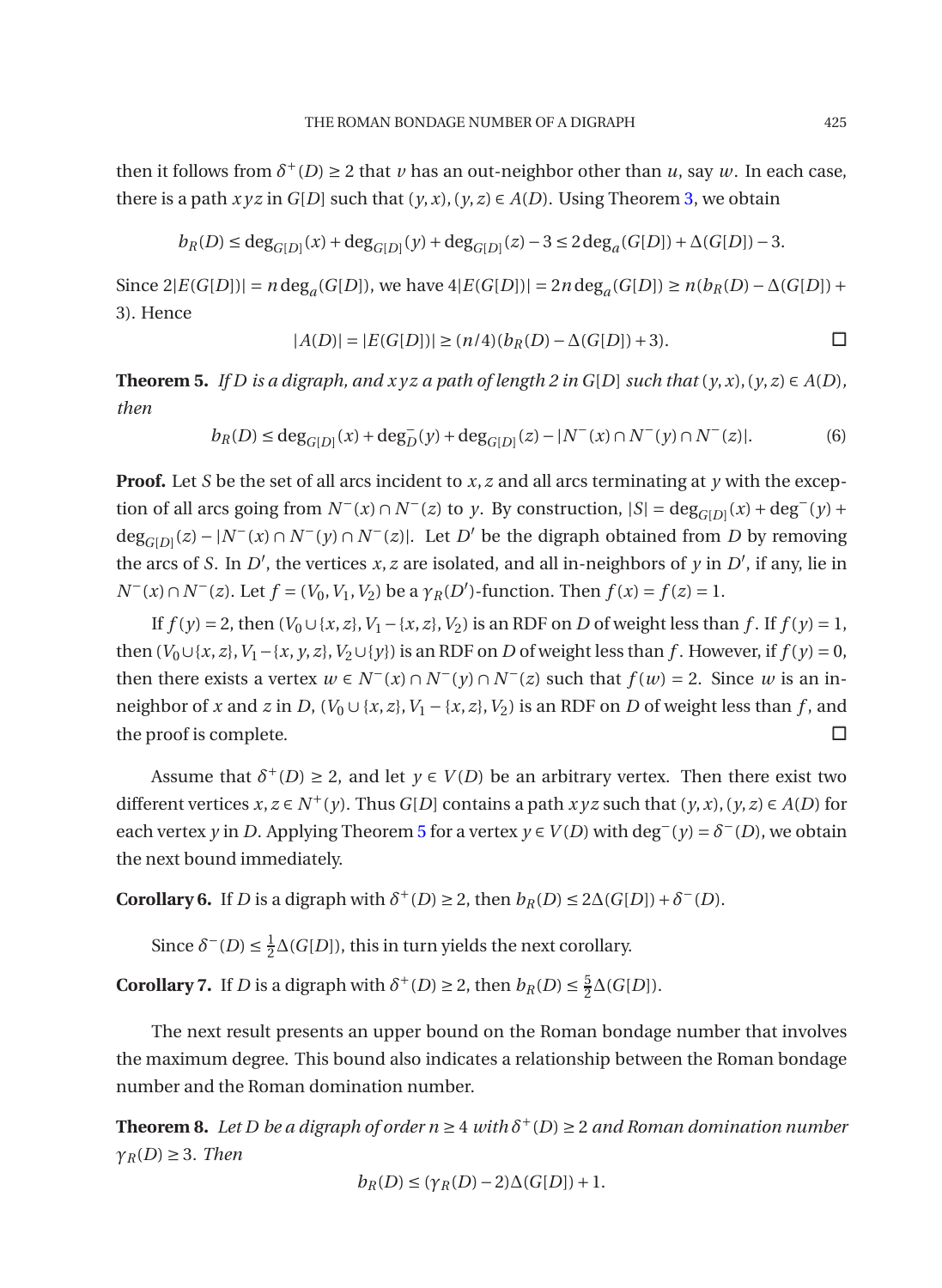**Proof.** By Corollary [6,](#page-4-1) the result is immediate for  $\gamma_R(D) \ge 5$ . Henceforth, we assume that  $\gamma_R(D) \leq 4$ . First assume that  $\gamma_R(D) = 3$ . Let *u* be a vertex in *D*, and let  $A_u$  denote the set of arcs incident with u. If  $\gamma_R(D-A_u) > \gamma_R(D)$ , then  $b_R(D) \le |A_u| = \deg_{G[D]}(u)$  and hence  $b_R(D) \le$  $\Delta(G[D])$ . Thus we may assume that  $\gamma_R(D-A_u) = \gamma_R(D)$  or equivalently  $\gamma_R(D-u) = \gamma_R(D)-1$ 2 for every vertex  $u \in V(D)$ . Let  $V(D) = \{v_1, v_2, \ldots, v_n\}$ . Since  $\gamma_R(D - v_i) = 2$ , there is a vertex  $\hat{v}_i$ such that every vertex of *D*−{*v*<sub>*i*</sub></sub>,  $\hat{v}_i$ } is an out-neighbor of  $\hat{v}_i$ . Hence deg<sup>+</sup>( $\hat{v}_i$ ) ≥ *n*−2 for each *i*. On the other hand,  $\gamma_R(D) = 3$  implies that deg<sup>+</sup>( $\hat{v}_i$ ) = *n* − 2 for each *i*. Define  $\hat{g}: V(D) \rightarrow V(D)$ by  $\hat{g}(v_i) = \hat{v}_i$  for  $i = 1,...,n$ . It follows from  $\gamma_R(D) = 3$  that  $\hat{v}_i \neq \hat{v}_j$  if  $i \neq j$ . Hence, the function  $\hat{g}: V(D) \to V(D)$  is one to one and so  $V(D) = \{\hat{v}_1, \hat{v}_2, \dots, \hat{v}_n\}$ . This implies that deg<sup>+</sup>( $v_i$ ) = *n* − 2 for each *i*. Let  $A_{\nu_1}$  denote the set of arcs incident with  $\nu_1$  and let *a* be an arc with tail  $\hat{\nu}_1$ . Then *γ*<sup>*R*</sup>(*D* − *A*<sup>*v*<sub>1</sub></sub> − *a*) > 3 = *γ*<sub>*R*</sub>(*D*) and hence *b<sub>R</sub>*(*D*) ≤ deg<sub>*G*[*D*]</sub>(*v*<sub>1</sub>) + 1 ≤ ∆(*G*[*D*]) + 1.</sup>

Now assume that  $\gamma_R(D) = 4$ . Suppose, to the contrary, that  $b_R(D) > 2\Delta(G[D]) + 1$ . Then for any vertex *u* of *D*, we have  $\gamma_R(D - u) = \gamma_R(D) - 1 = 3$ , since  $\deg_{G[D]}(u) < b_R(D)$ . Let  $u \in V(D)$ and let  $A_u$  denote the set of arcs incident with *u*. Assume that  $H = D - A_u$ . Then clearly  $\gamma_R(H) = \gamma_R(D)$  and  $b_R(H) = b_R(D - u)$ . By Observation [1](#page-2-3) we have  $b_R(D) \leq b_R(H) + |A_u|$  $b_R(D - u) + \text{deg}_{G[D]}(u)$ . Since  $\gamma_R(D - u) = 3$ , we have

$$
b_R(D) \le b_R(D - u) + \deg_{G[D]}(u)
$$
  
\n
$$
\le \Delta(G[D - u]) + 1 + \deg_{G[D]}(u)
$$
  
\n
$$
\le \Delta(G[D]) + 1 + \Delta(G[D])
$$
  
\n
$$
= 2\Delta(G[D]) + 1.
$$

This contradiction completes the proof.

For a digraph *D*, a subset *S* of  $V(D)$  and  $x \in S$ , the *private out-neighborhood* of *x* with respect to *S* is the set  $PN(x, S) = N^+[x] - N^+[S - \{x\}]$ . If  $f = (V_0^j)$  $\gamma^f_0, V^J_1$  $V_1^f$ ,  $V_2^f$  $\gamma_2^{\prime\prime}$ ) is a  $\gamma_R(D)$ -function, then every vertex *x* of  $V_2^f$  $V_2^f$  has at least two private out-neighbors with respect to  $V_2^f$  $\frac{7}{2}$ , one of them being possibly *x* and the other ones in  $V_0^j$  $V_0^f$ . If a vertex *x* of  $V_2^f$  $\frac{7}{2}$  has exactly one private out-neighbor *y* in  $V_0^j$  $V_0^f$ , we can also put *x* and *y* in  $V_1^f$  $I_1^{\prime}$ . To avoid this ambiguity, we choose in this case to put *x* and *y* in  $V_1^f$ 1 and we call *good γR*(*D*)-*function*, a *γR*(*D*)-function such that  $|V_2^f$  $\sum_{2}^{f}$  | is minimum. Then every vertex of  $V_2^f$  $\frac{7}{2}$  has at least two private out-neighbors with respect to  $V_2^j$  $V_2^f$ , obviously all in  $V_0^f$ ,,<br>0 ·

We now introduce a parameter to bound  $b_R(D)$ . Let *a* be an arc of *D*, and let  $f = (V_0, V_1, V_2)$ be a  $\gamma_R(D)$ -function. We say that the arc *a supports* f if  $a \in A(V_2, V_0) = \{(u, v) \mid u \in V_2, v \in V_0\}$ . Denote by  $s(D)$  the minimum size of a set of arcs such that each  $\gamma_R(D)$ -function is supported by at least one such arc. Three arcs  $a, b, c$  support all  $\gamma_R(D)$ -functions in Figure [1.](#page-6-0)

**Theorem 9.** For any digraph *D*,  $b_R(D) \ge s(D)$  with equality if for any  $\gamma_R(D)$ -function  $f =$  $(V_0, V_1, V_2)$ , each  $u \in V_0$  is a private out-neighbor of some vertex in  $V_2$ .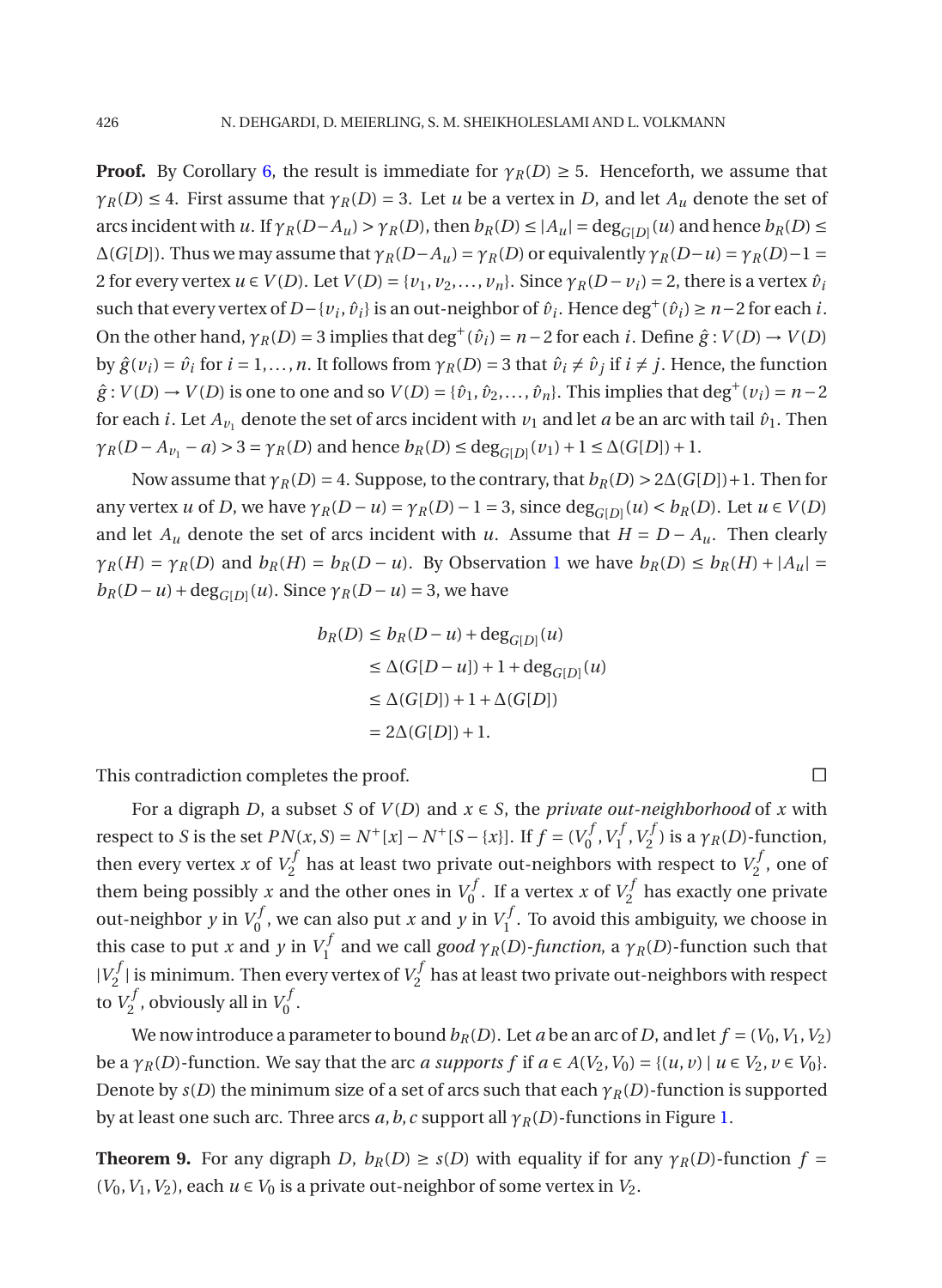

<span id="page-6-0"></span>Figure 1: A digraph *D* with  $b_R(D) = s(D) = 3$ 

**Proof.** Assume  $A' \subseteq A(D)$  with  $|A'| < s(D)$ . Then there exists a  $\gamma_R(D)$ -functions  $f = (V_0, V_1, V_2)$ such that *f* is not supported by any arc in *A'*. We show by contradiction that *f* is still a  $\gamma_R(D -$ *A* ′ )-function.

Suppose to the contrary that there exists a vertex  $u \in V_0$  such that  $u \notin N^+(V_2)$  in  $D -$ *A*<sup> $\prime$ </sup>. Since *f* is a  $\gamma_R(D)$ -function, there exists a vertex  $v \in V_2$  such that  $(v, u) \in A(D)$ . Hence (*v*,*u*) ∈ *A*(*D*) supports *f*, which implies that (*v*,*u*) ∉ *A'*. It follows that *u* ∈  $N_{D-A'}^+(v)$  which is a contradiction. Thus  $\gamma_R(D) = \gamma_R(D - A')$  for any set  $A' \subseteq A(D)$  with  $|A'| < s(D)$ , and so  $b_R(D) \geq s(D)$ .

Now let *D* be a digraph and let for any  $\gamma_R(D)$ -function  $f = (V_0, V_1, V_2)$ , each  $u \in V_0$  be a private out-neighbor of some vertex in  $V_2$ . Assume that  $f = (V_0, V_1, V_2)$  is an arbitrary  $\gamma_R(D)$ function. Assume that *A'* is a set of *s*(*D*) arcs such that each  $\gamma_R(D)$ -function is supported by at least one such arc. We show that *f* is not an RDF of  $D - A'$ . Since  $A'$  supports *f*, there exists an arc  $(v, u) \in A'$  such that  $v \in V_2$ ,  $u \in V_0$  and  $u$  is a private out-neighbor of  $v$ . By the assumption,  $u \notin N^+_{D-A'}(V_2)$ . Thus  $f$  is not an RDF of  $D-A'$ . It follows that  $\gamma_R(D-A') > \gamma_R(D)$ and so  $b_R(D) = s(D)$ . This completes the proof.

<span id="page-6-1"></span>**Proposition 10.** *For every digraph D with*  $\gamma_R(D) = 2\gamma(D)$ *,* 

$$
b_{\mathcal{R}}(D) \ge b(D).
$$

**Proof.** Let *B* be a  $b_R(D)$ - set. Then by [\(3\)](#page-1-0) we have

$$
2\gamma(D - B) \ge \gamma_R(D - B) > \gamma_R(D) = 2\gamma(D).
$$

Thus  $\gamma(D - B) > \gamma(D)$  and hence  $b_R(D) \ge b(D)$ .

<span id="page-6-2"></span>We close this section with presenting a lower bound on the Roman bondage number of vertex-transitive digraphs.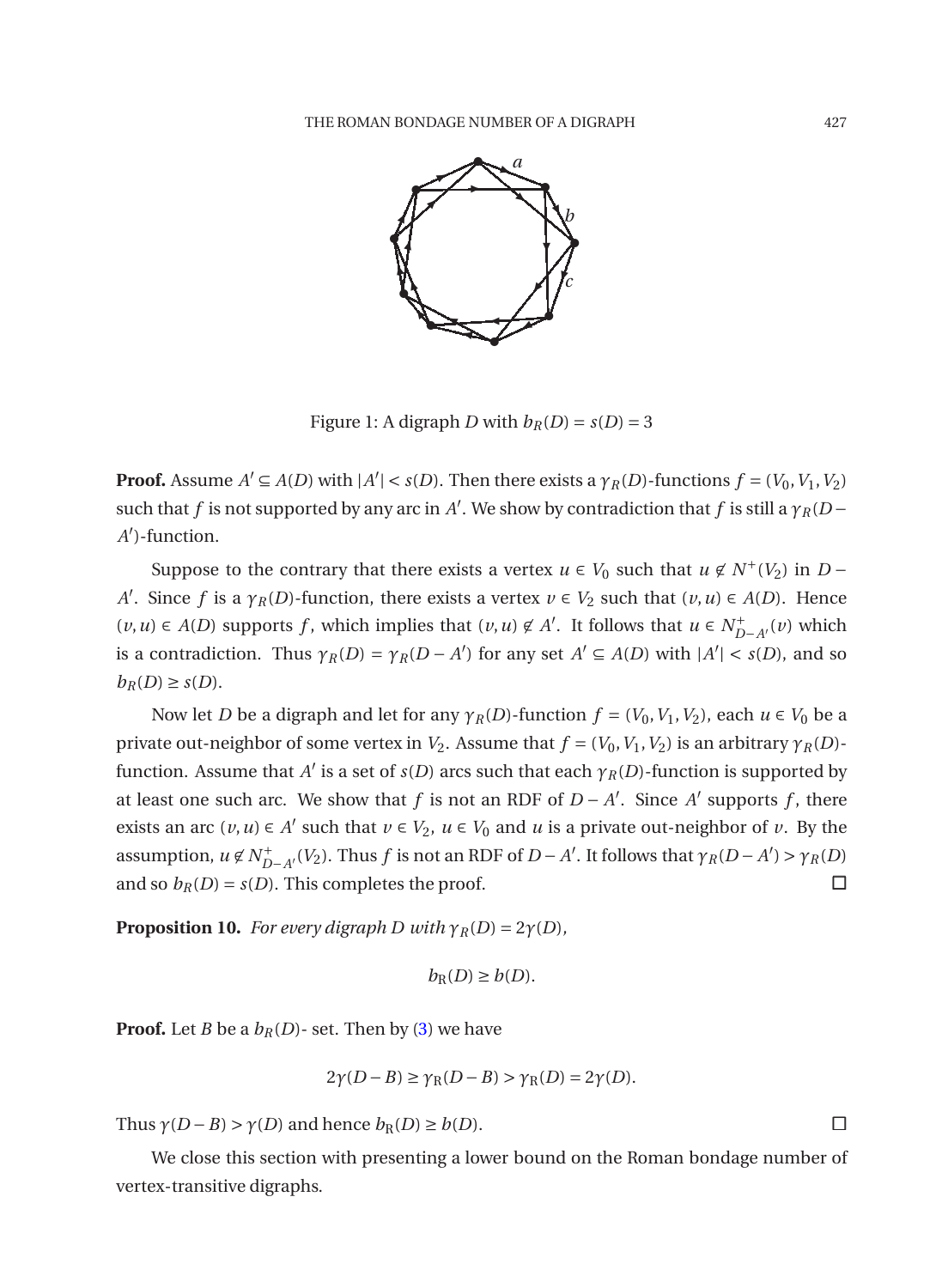**Theorem 11.** Let *D* be a vertex-transitive digraph of order *n*. Then

$$
b_R(D) \ge \left\lceil \frac{2n}{\gamma_R(D)} \right\rceil.
$$

**Proof.** Let  $V(D) = \{v_1, v_2, \ldots, v_n\}$  and let  $\mathcal{D}_i$  be the family of all good  $\gamma_R(D)$ -functions  $f$  that assign 2 to  $v_i$ . By definition, we observe that if  $f = (V_0^j)$  $\sigma_f^f$ ,  $V_1^f$  $V_1^f, V_2^f$  $(z_2^{f}) \in \mathcal{D}_i$  and  $g = (V_0^g)$  $V_0^g, V_1^g$  $V_1^g, V_2^g$  $\binom{5}{2} \in$  $\mathscr{D}_j$ , then  $r = |V_2^j|$  $|V_2^f| = |V_2^g|$  $\frac{78}{2}$ .

First we show that  $|\mathcal{D}_i| = |\mathcal{D}_j|$  for any *i* and *j*. Since *D* is vertex-transitive, there exists an automorphism  $\theta$  of  $D$  such that  $\theta(v_i) = v_j$ . It is not hard to see that for any good  $\gamma_R(D)$ function  $f \in \mathcal{D}_i$ , we have  $f\theta^{-1} \in \mathcal{D}_j$ . Define the function  $\psi : \mathcal{D}_i \to \mathcal{D}_j$  by  $\psi(f) = f\theta^{-1}$ . Clearly  $\psi(f) = f\theta^{-1} \neq h\theta^{-1} = \psi(h)$  for any distinct good  $\gamma_R(D)$ -functions  $f, h \in \mathcal{D}_i$  and hence  $\psi$  is an injection. On the other hand, for any  $g \in \mathcal{D}_j$ , it holds that  $g\theta \in \mathcal{D}_i$  and  $\psi(g\theta) = (g\theta)\theta^{-1} = g$ . Thus,  $\psi$  is a bijection from  $\mathcal{D}_i$  to  $\mathcal{D}_j$ , and so  $|\mathcal{D}_i| = |\mathcal{D}_j|$  for any  $i, j \in \{1, 2, ..., n\}$ .

If  $f = (V_0, V_1, V_2)$  is a good  $\gamma_R(D)$ -function with  $V_2 = \{v_{i_1}, \dots, v_{i_r}\}\$ , then  $f \in \mathcal{D}_{i_1}, \dots, f \in$  $\mathscr{D}_{i_r}$ . This implies that every good  $\gamma_R(D)$ -function appears  $r = |V_2|$  times in  $\cup_{i=1}^n \mathscr{D}_i$ . Thus, the number of good  $\gamma_R(D)$ -functions is equal to  $\frac{n|\mathcal{D}_1|}{r}$ . Since an arc  $(v_i, v_j)$  only supports those good  $\gamma_R(D)$ -functions in  $\mathcal{D}_i$ , we must have  $s(D) \geq \frac{n}{r}$  where  $s(D)$  is the minimum size of a set of arcs such that each  $\gamma_R(D)$ -function is supported by at least one such arc. Hence  $b_R(D) \ge$  $s(D) \ge \lceil \frac{n}{r} \rceil \ge \lceil \frac{2n}{\gamma_R(D)} \rceil$  and the proof is complete.

### **3. Exact values of**  $b_R(D)$

<span id="page-7-0"></span>In this section we determine the exact value of the Roman bondage number of some classes of digraphs.

**Theorem 12.** If *D* is a digraph of order  $n \ge 3$  with exactly  $k \ge 1$  vertices of outdegree  $n-1$ , then  $b_R(D) = k$ .

**Proof.** Since  $k \ge 1$ , we note that  $\gamma_R(D) = 2$  by Proposition [A](#page-2-4) (1). Let  $A' \subseteq A(D)$  be an arbitrary subset of arcs such that  $|A'| < k$ , and let  $D' = D - A'$ . Clearly, there exists a vertex  $w$  in  $D'$  such that  $\deg_D^+(w) = \deg_{D'}^+(w) = n - 1$  and thus  $\gamma_R(D) = \gamma_R(D') = 2$ . This shows that  $b_R(D) \ge k$ .

Now let  $v_1, v_2, \ldots, v_k$  be the vertices of outdegree  $n-1$  in *D*, and let  $a_i$  be an arc of *D* with tail  $v_i$  for  $1 ≤ i ≤ k$ . Since *D* has exactly *k* vertices of outdegree *n* − 1, we observe that the maximum outdegree of the digraph  $F = D - {a_1, a_2, ..., a_k}$  is  $n − 2$ . The hypothesis  $n ≥ 3$  leads to  $\gamma_R(F) = 3$  by Proposition [A](#page-2-4) (2), and so we see that  $b_R(D) \leq k$ . Altogether, we have  $b_R(D) = k$ , and the proof is complete.

The proof of next result is similar to the proof of Theorem [12](#page-7-0) and therefore omitted.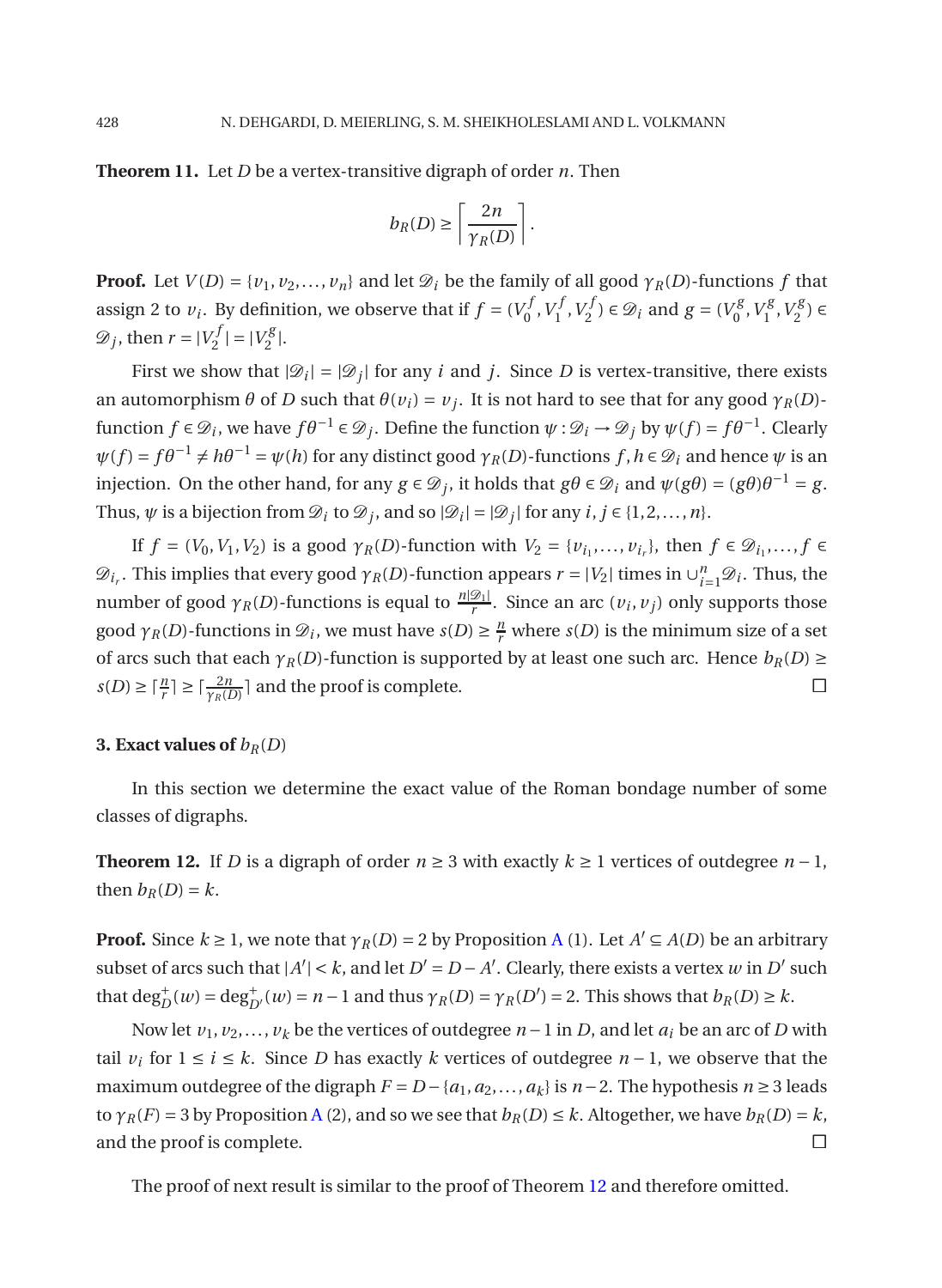**Theorem 13.** If *D* is a digraph of order  $n \ge 3$  with exactly  $k \ge 1$  vertices of outdegree  $n-1$ , then  $b(D) = k$ .

<span id="page-8-0"></span>**Corollary 14.** If  $n \ge 3$ , then  $b_R(K_n^*) = b(K_n^*) = n$ , where  $K_n^*$  is the complete digraph of order *n*.

<span id="page-8-1"></span>Corollary [14](#page-8-0) reveals that the bounds of Proposition [10](#page-6-1) and Theorem [11](#page-6-2) are tight.

**Proposition 15.** Let  $K^*_{n_1,n_2,...,n_p}$  be the complete *p*-partite digraph such that  $p \ge 2 \ge n_1$ ,  $n_1 \le$  $n_2 \leq \cdots \leq n_p$  and  $n = \sum_{i=1}^p n_i \geq 3$ . Then

$$
b_R(K_{n_1, n_2, \dots, n_p}^*) = \begin{cases} i, & n_i = 1 < n_{i+1} \\ 2i, & n_i = 2 < n_{i+1} \end{cases}
$$

**Proof.** Let *V*<sub>1</sub>, *V*<sub>2</sub>,...,*V*<sub>*p*</sub> be the partite sets of the complete *p*-partite digraph  $D = K^*_{n_1, n_2, ..., n_p}$ with  $|V_i| = n_i$ .

If  $n_1 = 1$ , then  $\gamma_R(D) = 2$ . Let *i* be the greatest index with  $n_i = 1$ . Let  $A' \subset A(D)$  be a subset of arcs of *D* that contains one outgoing arc for each vertex  $v \in V_j$  for  $j \le i$ . Then  $\gamma_R(D-A') \ge 3$ by Proposition [A](#page-2-4) and thus,  $b_R(D) \leq i$ . On the other hand, if  $A' \subset A(D)$  is a subset of arcs of *D* with  $|A'|$  ≤ *i* − 1, then *D* − *A*<sup> $\prime$ </sup> contains a vertex that dominates all other vertices of *D* − *A*<sup> $\prime$ </sup> and thus,  $\gamma_R(D - A') = 2$ . It follows that  $b_R(D) = i$ .

If  $n_1 = 2$ , then  $\gamma_R(D) = 3$ . Let *i* be the greatest index with  $n_i = 2$ . Every  $\gamma_R(D)$ -function  $f = (V_0^f)$  $\sigma_f^f$ ,  $V_1^f$  $V_1^f$ ,  $V_2^f$  $\sum_{i=1}^{f}$ ) has the property that  $V_1^f \cup V_2^f = V_j$  for an index *j* ≤ *i*. Let *A*<sup>*'*</sup> ⊂ *A*(*D*) be a subset of arcs of *D* that contains one outgoing arc for each vertex  $v \in V_j$  for  $j \leq i$ . Then *γ*<sup>*R*</sup>(*D* − *[A](#page-2-4)*<sup> $'$ </sup>) ≥ 4 by Proposition A and hence *b<sub>R</sub>*(*D*) ≤ 2*i*. On the other hand, if *A*<sup> $'$ </sup> ⊂ *A*(*D*) is a subset of arcs of *D* with  $|A'|$  ≤ 2*i* − 1, then *D* − *A*<sup> $\prime$ </sup> contains a set  $V_j$  = {*v*, *w*} with *j* ≤ *i* such that *v* dominates all vertices of *V*(*D*) − *V<sub>j</sub>* and thus,  $\gamma_R(D - A') = 3$ . It follows that  $b_R(D) = 2i$ . □

**Theorem 16.** Let  $K_{m,n}^*$  be the complete bipartite digraph such that  $n \ge m \ge 2$  and  $m + n \ge 5$ . Then

$$
b_R(K_{m,n}^*) = \begin{cases} 2 & \text{if } m = 2\\ m+2 & \text{if } m \ge 3. \end{cases}
$$

**Proof.** The result is immediate for  $m = 2$  by Proposition [15.](#page-8-1) Let  $m \geq 3$  and let  $X = \{x_1, \ldots, x_m\}$ and  $Y = \{y_1, \ldots, y_n\}$  be the partite sets of the complete bipartite digraph  $D = K^*_{m,n}$ . By Propo-sition [A,](#page-2-4) we have  $\gamma_R(D) = 4$ . It is easy to see that  $\gamma_R(D - A') \ge 5$  where  $A' = \{(x_i, y_1) | 1 \le i \le n\}$ *m*}∪{( $y_1, x_1$ ), ( $y_1, x_2$ )}. This yields  $b_R(D) \le m+2$ .

Now, we show that  $b_R(D) \ge m + 2$ . Let  $A' \subset A(D)$  be a subset of arcs of *D* such that  $|A'| =$ *m* + 1 and let *D*<sup> $′$ </sup> = *D* − *A*<sup> $′$ </sup>. Then *D*<sup> $′$ </sup> has at least *n* − 1 vertices whose out-degrees are equal in *D* and *D'*. Let  $Z = \{v \in V(D) \mid d_D^+(v) = d_{D'}^+(v)\}$ . If  $Z \cap X \neq \emptyset$  and  $Z \cap Y \neq \emptyset$ , then obviously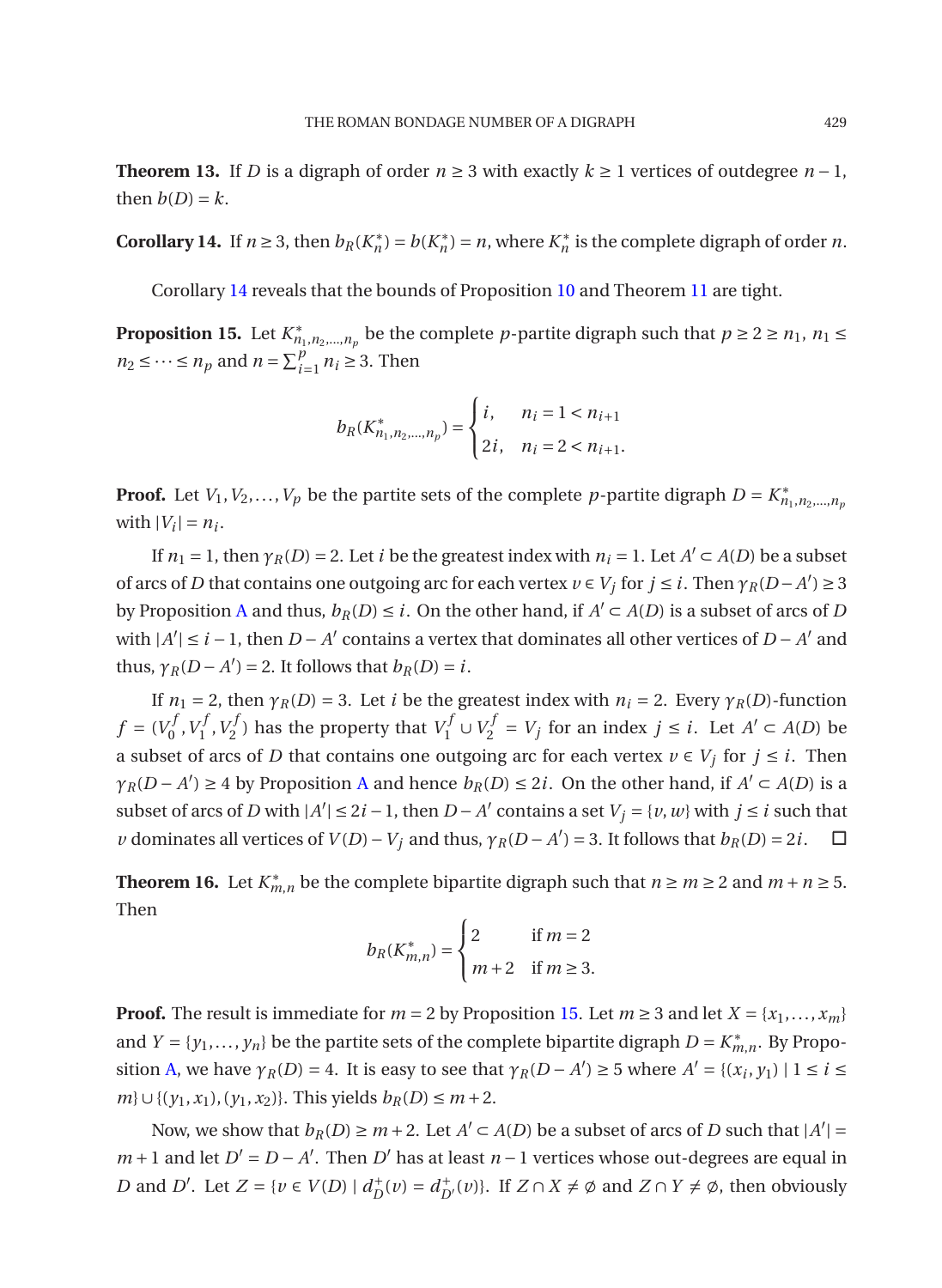*γ*<sub>*R*</sub>(*D*<sup>'</sup>) = 4. Henceforth, we assume that *Z* ∩ *X* =  $\phi$  or *Z* ∩ *Y* =  $\phi$ . Assume that *Z* ∩ *X* =  $\phi$  (the case  $Z \cap Y = \emptyset$  is similar). Then  $Z \subseteq Y$  and  $A'$  contains one outgoing arc for each vertex  $x_i \in X$ . Since  $|A'| = m + 1 < 2m$ , we deduce that *A'* contains exactly one outgoing arc for some  $x_i \in X$ . Assume, without loss of generality, that  $i = 1$  and  $(x_1, y_1) \in A'$ . If  $Z = Y$ , then  $f = (V(D') - I')$  $\{x_1, y_1\}, \emptyset, \{x_1, y_1\}$  is a Roman dominating function of *D'* of weight 4 and hence  $\gamma_R(D') = 4$ . Let *Z* ⊊ *Y*. Then we may assume that *Z* = {*y*<sub>1</sub>,..., *y*<sub>*n*−1</sub>}. Thus *A*<sup> $\prime$ </sup> contains one outgoing arc from  $y_n$ , say  $(y_n, x_m)$ . Since  $|A'| = m + 1$ , we conclude that *A'* contains exactly one outgoing arc for each vertex  $x_i \in X$  and one outgoing arc from  $y_n$ . If  $(x_i, y_j) \in A'$  for some  $1 \le i \le m$ and some  $j < n$ , then  $f = (V(D') - \{x_i, y_j\}, \emptyset, \{x_i, y_j\})$  is a Roman dominating function of *D*<sup> $\prime$ </sup> of weight 4 and hence  $\gamma_R(D') = 4$ . Thus, we assume that  $(x_i, y_n) \in A'$  for each  $1 \le i \le m$ . But then  $\gamma_R(D') = 4$  by Proposition [A.](#page-2-4) Thus  $b_R(D) \ge m + 2$  and the proof is complete.  $\Box$ 

The *k*-th power  $D^k$  of a directed graph  $D$  is defined to be the directed graph on the vertices of  $D$  with an arc from  $a$  to  $b$  in  $D^k$  if and only if one can get from  $a$  to  $b$  in  $D$  with at most *k* steps. Figure [1](#page-6-0) illustrates the 2-th power of the directed cycle *C*9.

<span id="page-9-0"></span>**Theorem 17.** *For k*  $\geq$  2*, let*  $C_n^k$  *be the k-th power of the directed cycle of length n*  $\geq$  2*k* + 1*. If n is a multiple of*  $k + 1$ *, then*  $b_R(C_n^k) = k + 1$ *.* 

**Proof.** Let  $D = C_n^k$ , where  $k \ge 2$  and *n* is a multiple of  $k + 1$ . Let  $V = V(D) = \{v_1, v_2, ..., v_n\}$ and  $A = A(D) = \{v_i v_{i+j}: j = 1, 2, ..., k\}$  where the subscript  $i + j$  is taken modulo *n*. Note that *γ*<sub>*R*</sub>(*D*) = 2*n*/(*k* + 1) and every *γ*<sub>*R*</sub>(*D*)-function *f* = (*V*<sub>0</sub><sup>*f*</sup>)  $\sigma^{f}_{0}$ ,  $V^{J}_{1}$  $V_1^f, V_2^f$  $V_2^f$ ) has the property that  $V_1^f = \emptyset$ and  $V_2^f = \{v_{i+j(k+1)}: j = 0, 1, ..., n/(k+1) - 1\}$  for an index 1 ≤ *i* ≤ *k* + 1. Hence, the number of  $\gamma_R(D)$ -functions is  $k+1$ .

For  $i \neq j$ , it is easy to see that the function  $g : V(D) \to V(D)$  by  $g(v_k) = v_{k+(j-i)}$  for  $k =$ 1,..., *n*, is an automorphism of *D* with  $g(v_i) = v_j$ . Therefore, *D* is a vertex-transitive digraph. It follows from Theorem [11](#page-6-2) that  $b_R(D) \ge k+1$ . Now we shall show that  $b_R(D) \le k+1$ . Let  $A' =$  $\{(v_i, v_{i+k}) : i = 1, 2, \ldots, k+1\}$  and  $D' = D - A'$ . If *g* is an arbitrary  $\gamma_R(D')$ -function, then clearly  $V_1^g$  $\gamma_1^6 \neq \emptyset$  and so *g* is not a  $\gamma_R(D)$ -function because every  $\gamma_R(D)$ -function *f* has the property that  $V_1^f = \emptyset$ . Therefore,  $\gamma_R(D') > \gamma_R(D)$  implying that  $b_R(D) \leq k + 1$ .

Altogether, we have  $b_R(D) = k + 1$  and the proof is complete.

<span id="page-9-1"></span>Using Proposition [D](#page-2-5) and an argument similar to that described in the proof of Theorem [17,](#page-9-0) we get the next result.

**Theorem 18.** For  $k \ge 2$ , let  $C_n^k$  be the *k*-th power of the directed cycle of length  $n \ge 2k + 1$ . If *n* is a multiple of  $k + 1$ , then  $\gamma(D) = n/(k+1)$  and  $b(C_n^k) = k + 1$ .

Theorems [17](#page-9-0) and [18](#page-9-1) reveal that the bounds of Propositions [10](#page-6-1) and Theorem [11](#page-6-2) are tight.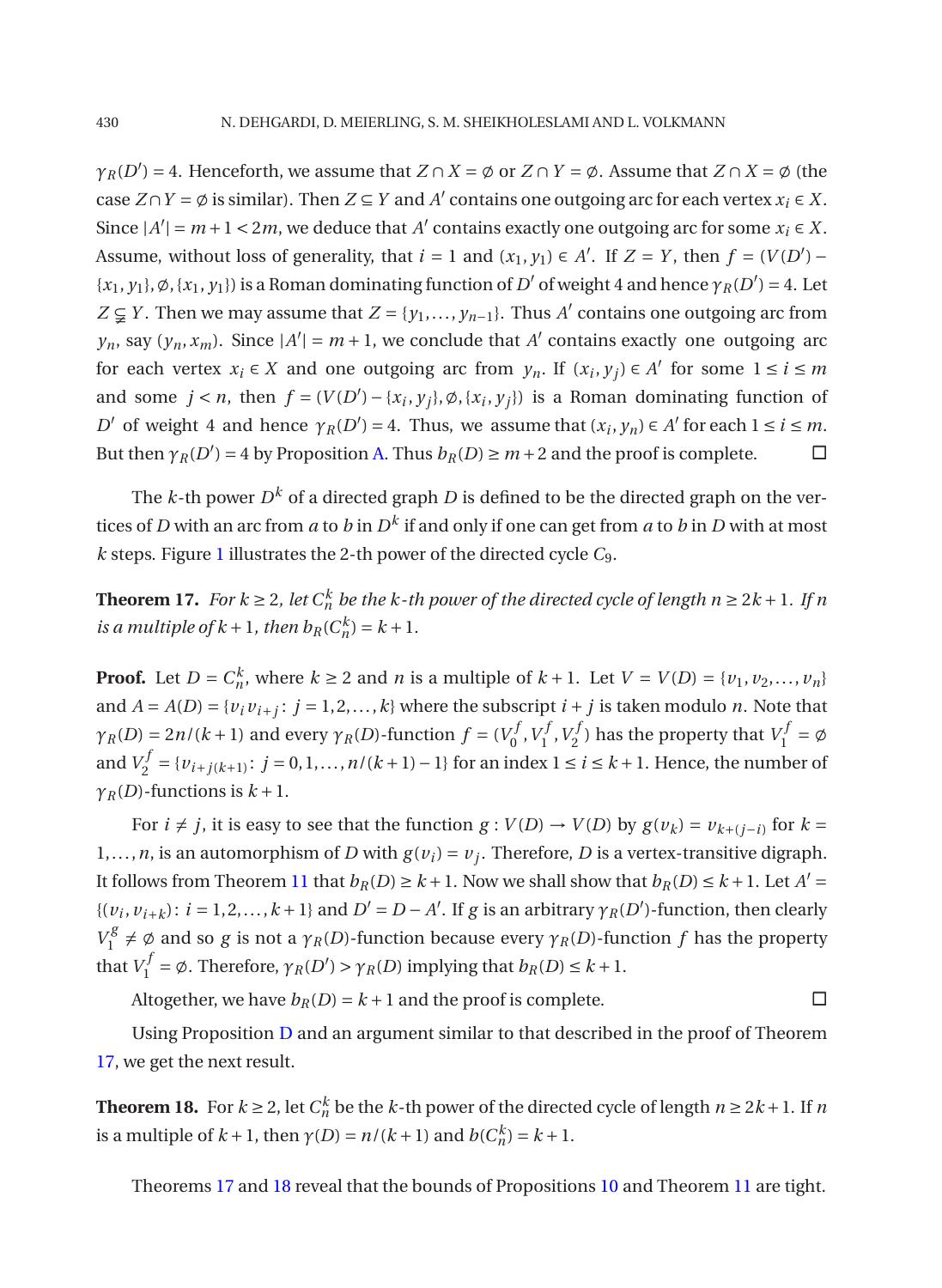### **Acknowledgements**

The authors would like to thank anonymous referees for their remarks and suggestions that helped improve the manuscripts.

### **References**

- <span id="page-10-18"></span>[1] J. Amjadi, N. Mohammadi, S. M. Sheikholeslami and L. Volkmann, *The k-rainbow bondage number of a digraph*, Discuss. Math. Graph Theory, **35** (2015), 261–270.
- <span id="page-10-15"></span>[2] A. Bahremandpour, F.-T. Hu, S. M. Sheikholeslami and J.-M. Xu, *On the Roman bondage number of a graph*, Discrete Math. Algorithms Appl. **5** (2013), 1350001 (15 pages)
- <span id="page-10-2"></span>[3] K. Carlson and M. Develin, *On the bondage number of planar and directed graphs*, Discrete Math., **306** (2006), 820–826.
- <span id="page-10-11"></span>[4] E.W. Chambers, B. Kinnersley, N. Prince and D. B. West, *Extremal problems for Roman domination*, SIAM J. Discrete Math., **23** (2009), 1575–1586.
- <span id="page-10-12"></span>[5] E. J. Cockayne, P. M. Dreyer Jr., S. M. Hedetniemi, and S.T. Hedetniemi, *On Roman domination in graphs*, Discrete Math., **278** (2004), 11–22.
- <span id="page-10-7"></span>[6] N. Dehgardi, D. Meierling, S. M. Sheikholeslami and L. Volkmann, *Roman reinforcement numbers of digraphs*, J. Combin. Math. Combin. Comput., **89** (2014) 53–64.
- <span id="page-10-17"></span>[7] N. Dehgardi, S. M. Sheikholeslami and L. Volkmann, *On the Roman k-bondage number of a graph*, AKCE Int. J. Graphs Comb., **8** (2011), 169–180.
- <span id="page-10-13"></span>[8] O. Favaron, H. Karami and S. M. Sheikholeslami, *On the Roman domination number in graphs*, Discrete Math., **309** (2009), 3447–3451.
- <span id="page-10-0"></span>[9] T. W. Haynes, S. T. Hedetniemi and P. J. Slater, Fundamentals of Domination in Graphs, Marcel Dekker, Inc., New York, 1998.
- <span id="page-10-4"></span>[10] J. Huang and J.-M. Xu, *The bondage numbers of extended de Bruijn and Kautz digraphs*, Comput. Math. Appl., **51** (2006), 1137–1147.
- <span id="page-10-19"></span>[11] J. Huang and J.-M. Xu,*The bondage numbers and efficient dominations of vertex-transitive graphs*, Discrete Math., **308** (2008), 571–582.
- <span id="page-10-5"></span>[12] J. Huang and J.-M. Xu, *The total domination and total bondage numbers of extended de Bruijn and Kautz digraphs*, Comput. Math. Appl., **53** (2007), 1206–1213.
- <span id="page-10-14"></span>[13] N. J. Rad and L. Volkmann, *Roman bondage in graphs*, Discuss. Math. Graph Theory, **31** (2011), 763–773.
- <span id="page-10-16"></span>[14] N. J. Rad and L. Volkmann, *On the Roman bondage number of planar graphs*, Graphs Combin., **27** (2011), 531–538.
- <span id="page-10-10"></span>[15] C.S. Revelle and K.E. Rosing, *Defendens imperium romanum: a classical problem in military strategy*, Amer. Math. Monthly, **107** (2000), 585–594.
- <span id="page-10-3"></span>[16] E. Shan and L. Kang, *Bondage number in oriented graphs*, Ars Combin., **84** (2007), 319–331.
- <span id="page-10-8"></span>[17] S. M. Sheikholeslami and L. Volkmann, *The Roman domination number of a digraph*, Acta Univ. Apulensis Math. Inform., **27** (2011), 77–86.
- <span id="page-10-9"></span>[18] I. Stewart, *Defend the Roman Empire*, Sci. Amer., **281** (1999), 136–139.
- <span id="page-10-6"></span>[19] J.-M. Xu, *On bondage numbers of graphs: a survey with some comments*, Int. J. Combin. Volume 2013, Article ID 595210, 34 pages.
- <span id="page-10-1"></span>[20] D. B. West, *Introduction to Graph Theory*, Prentice-Hall, Inc, 2000.

Department of Mathematics and Computer Science, Sirjan University of Technology, Sirjan, I.R. Iran.

E-mail: [ndehgardi@gmail.com](mailto:ndehgardi@gmail.com)

Lehrstuhl II für Mathematik, RWTH Aachen University, 52056 Aachen, Germany.